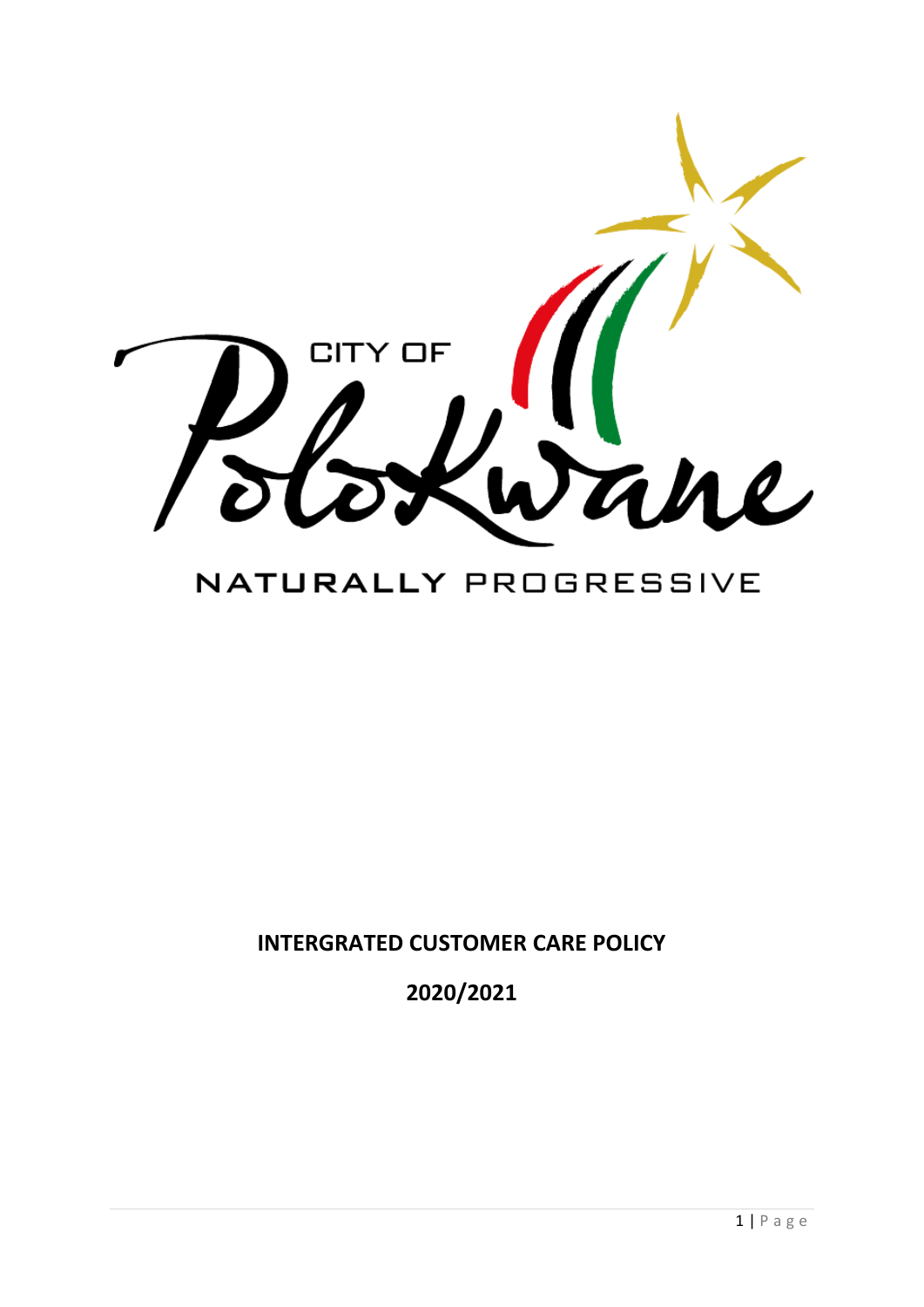#### **POLOKWANE LOCAL MUNICIPALITY**

#### **CUSTOMER CARE POLICY**

#### **INDEX**

#### **INTERPRETATION AND OBJECTIVES**

#### Preamble

- 1. Purpose and Objectives
- 2. Principles
- 3. Municipal Values
- 4. "People First" The "Batho Pele Principle"
- 5. The Customer
- 6. Customer Care
- 7. What Customer Care is and why it is important
- 8. Customer Care Cycle
- 9. Customer Interaction
- 10. Measuring success in Customer Care

#### **STANDARDS AND CONTROLS IN CUSTOMER CARE**

- 11. Customer Care Standards
- 12. Customer expectations
- 13. Customer Care: Management Controls
- 14. Customer Care Charters

# **15. VARIOUS SERVICE DELIVERY COUNTERS THE MUNICIPAL CONTROL CENTRE (LADANNA) & THE CALL CENTRE (CIVIC CENTRE)**

15.1 Disabled and Senior Citizens only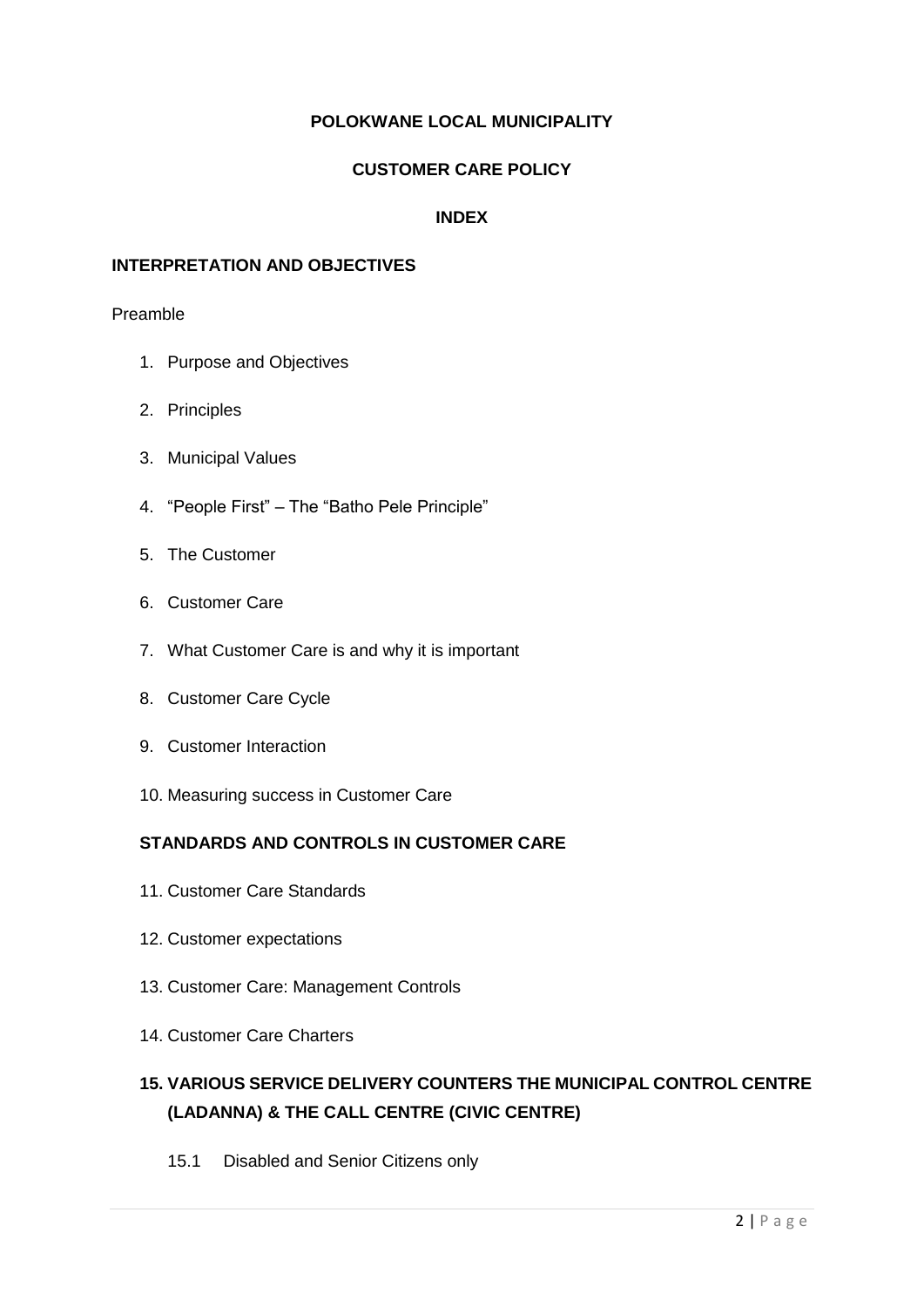- 15.2 Municipal Services General
- 15.3 Account Statements & Clearances
- 15.4 Budget and Treasury General Enquiries
- 15.5 Connections and Disconnections of accounts
- 15.6 Cashiers (Cashier 14 renewal of vehicle licences)
- 15.7 Municipal Control Centre (Ladanna)
- 15.8 Municipal Call Centre (Civic Centre)
- 16. Top 100 Customers
- 17. Organisational conduct: Code of Conduct of All Municipal Officials
- 18. Short Title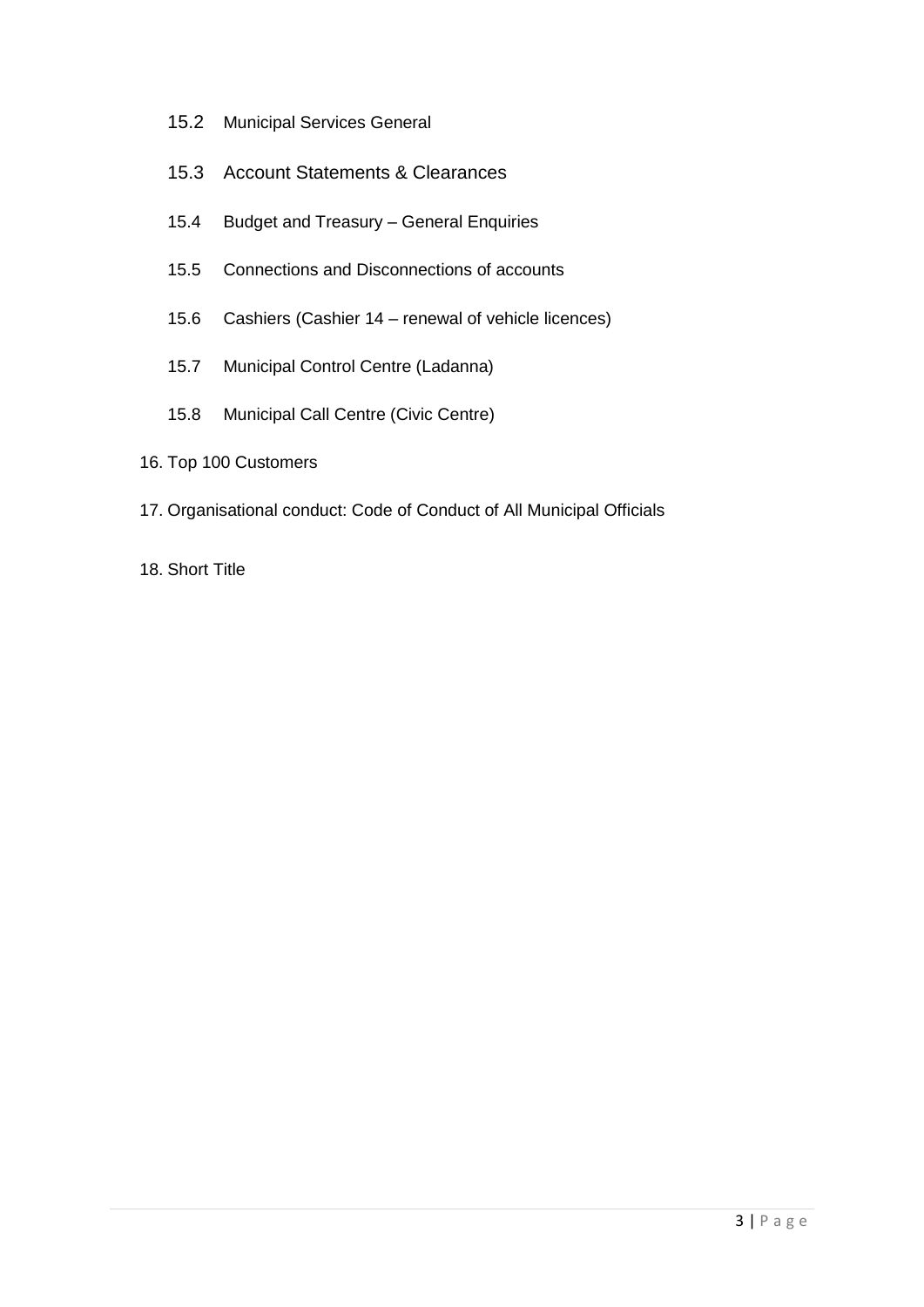# **Preamble**

Whereas **Section 95** of the Local Government Municipal Systems Act, Act No 32 of 2000 requires a Municipality to exercise Customer Care and Management in relation to levying of rates and other taxes.

And Whereas Section 156(1) of the Constitution of the Republic of South Africa, 1999 conferred powers of the Municipality to administer. Now therefore the Municipal Council of Polokwane Municipality adopts the Customer Care Policy as set out in this document.

#### **INTERPRETATION AND OBJECTIVES**

In establishing itself as a progressive and service oriented municipality, Polokwane Municipality, the City of Stars, is committed to focusing on its customers' needs as well as creating a positive and reciprocal relationship between the community or customers of the Municipality and the Municipality itself.

In order to achieve this objective, this Customer Care Policy has been adopted to develop structures to ensure that in our dealing with customers these values are demonstrated and in line with Batho Pele Principle

#### 1. **PRINCIPLES**

- 1.1 Polokwane Municipality is aiming at setting a consistently excellent service standard in its dealings with customers.
- 1.2 The Municipality is committed to ensuring human rights principles set out in the National Constitution of the Republic of South Africa, 1996, as well as the *Batho Pele* Principles, aimed at transformation of public service delivery, and "getting it right the first time", forms the basis on which Polokwane Municipality's service delivery rests.
- 1.3 By laying this basis and building a service delivery model thereon, the Municipality wants to display the commitment to the principle of "Customer First" and ensuring that service excellence forms an integral part of the planning and delivery of all Municipal services to our community.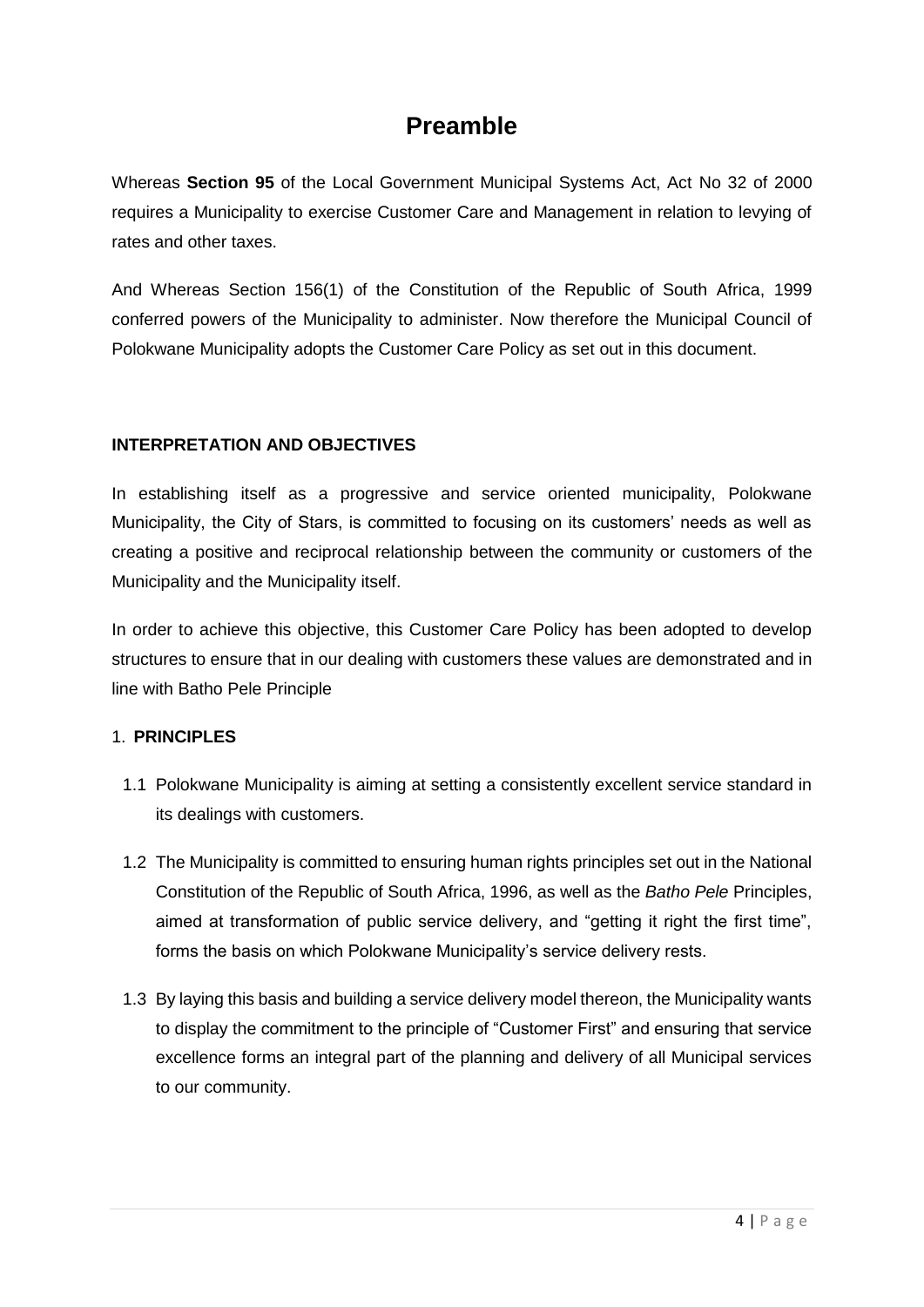#### 2. **MUNICIPAL VALUES**

- a) As a service delivery orientated organisation, and in order to satisfy the goal of achieving Customer Service excellence, a common set of values, that guides the interaction between municipal staff and our customers shall form the basis of the relationship between the Municipality and its Customers.
- b) Commitment to the following values will guide our Staff interaction with Customers and form the cornerstone of our customer focused approach:
	- i) Mutual Respect, which includes mutual trust and understanding.
	- ii) Good Customer Care.
	- iii) Efficient and Excellent Service.
	- iv) Integrity and Professionalism.
	- v) Equity and Fairness.
	- vi) Compassion and Dignity.

#### 3. **"PEOPLE FIRST" – THE** *BATHO PELE* **PRINCIPLE**

National Government's approach to all interaction between government institutions and the public is based on the eight "Batho Pele Principles", which forms the foundation of service delivery to the public. Therefore Customers of the Municipality:-

- a. Should be given a choice about the services offered to them and also be **consulted**  about the level and the quality of the public service they receive.
- b. Has to be informed regarding the level and quality of public services (**service standards**) they will receive, in order to be aware of what service to expect.
- c. Should have **equitable access** to the services they are entitled to.
- d. Has to be treated with **courtesy** and with consideration.
- e. Should be given full and accurate **information** regarding the public services they are entitled to receive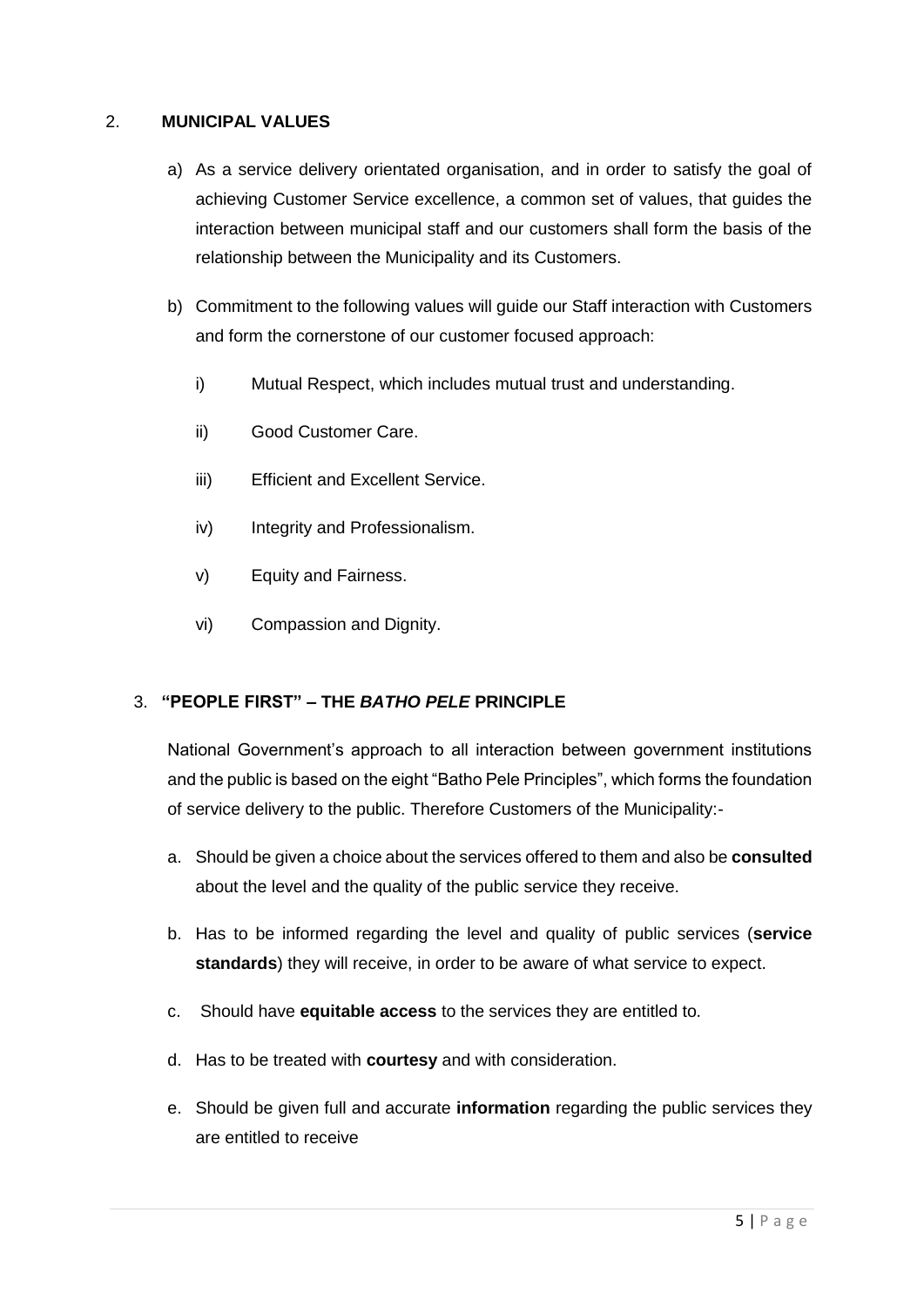- f. Has, in an **open and transparent** way, to be informed on how services are calculated and levied.
- g. Where the promised standard of service is not delivered, in **redress**, should be offered an apology, an explanation and a speedy and effective remedy, and when complaints are lodged, Customers should receive a sympathetic, positive response thereto.
- h. Has to receive Municipal services (as a public service) provided economically and efficiently so as to give the best possible **value for money**.

# 4. **THE CUSTOMER**

Habitually the people dealt with by the Municipality were primarily referred to as ratepayers or consumers. This created an unequal balance as these people were seen either as taxpayers or as people who consumed essential services provided by the Municipality.

The aim is at changing this mind set and constantly reminding ourselves that we are dealing with Customers,

- a. Thus, Customers are all the people that we as a Municipality deal with in the execution of our daily duties and work.
- b. Customers are the people who live in, work in or visit our City and Municipality and who do business with the Municipality.
- c. In this sense, the Municipality has internal as well as external Customers and the same standards shall apply to internal (colleagues and service providers) as to external Customers.

# **5. CUSTOMER CARE.**

# **WHAT CUSTOMER CARE IS AND WHY IT IS IMPORTANT:**

Polokwane Municipality is committed to assist its Customers in getting the help they need in approaching the Municipality.

It is the Municipality's aim to, whenever contacted by a Customer, make it convenient for the Customer to do so as well as treat such a Customer courteously, promptly and fairly.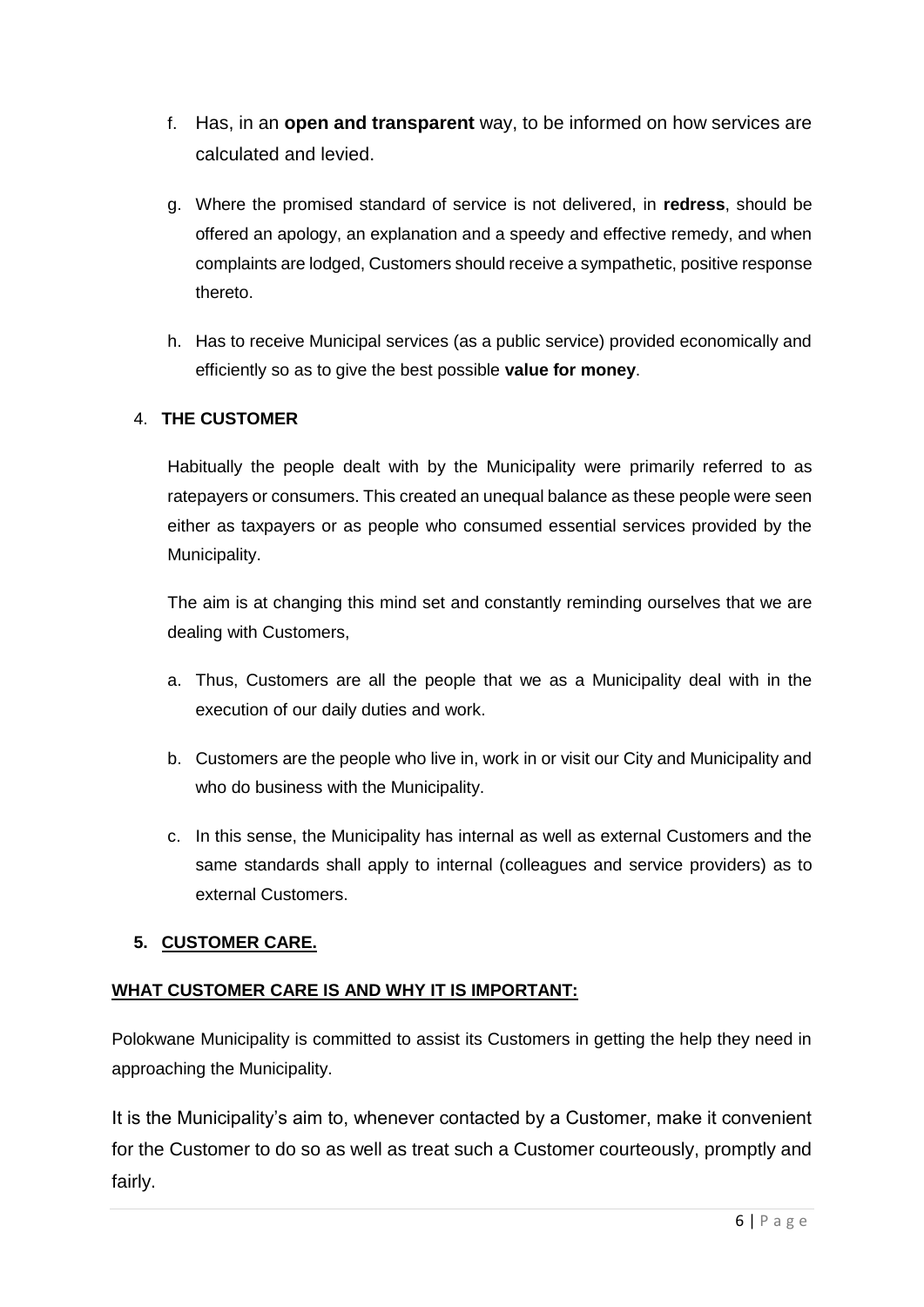This in essence means ensuring that the Customer will receive a prompt and clear response to any enquiry made within a stated period of time as defined in the Customer Care Standards and Management Controls as well as in the Customer Service Charters for the various service delivery counters.

Customer Care embodies the principle of taking care of Municipal Customers in a positive manner, as part of the set of behaviours to be undertaken in interaction with our Customers.

In order to achieve this it is important to clearly set goals as to how we can put Customers First. It is important to define what Service Excellence in Customer Care is so that all officials/staff will know what standards have to be maintained by them in executing their duties.

At the same time and in addition to staff education on Customer Care, Customers has to be informed what standards of Customer Care they can expect whenever they engage with any officials/staff of Polokwane Municipality.

The "Customer First" principle will also be adhered to by the Municipality in all policies and procedures to be considered.

Therefore Customer Care is:-

- a. Treating all Customers with courtesy, dignity and respect;
- b. As far as possible customers may be served in their language of choice, always bearing in mind that English is the official communicating language of Council as per resolution;
- c. Providing a good quality service in a friendly, efficient and helpful manner;
- d. Giving people the information they need and providing an explanation where the service is not available or up to the expected standard;
- e. Keeping the Customers informed of progress in addressing their complaints, requests and enquiries.
- 5.1 Subsequently Customer Care standards are important to ensure:
	- i. That all Customers, whether they are residents or visitors to Polokwane Municipality, will receive the same consistent high standards of customer care;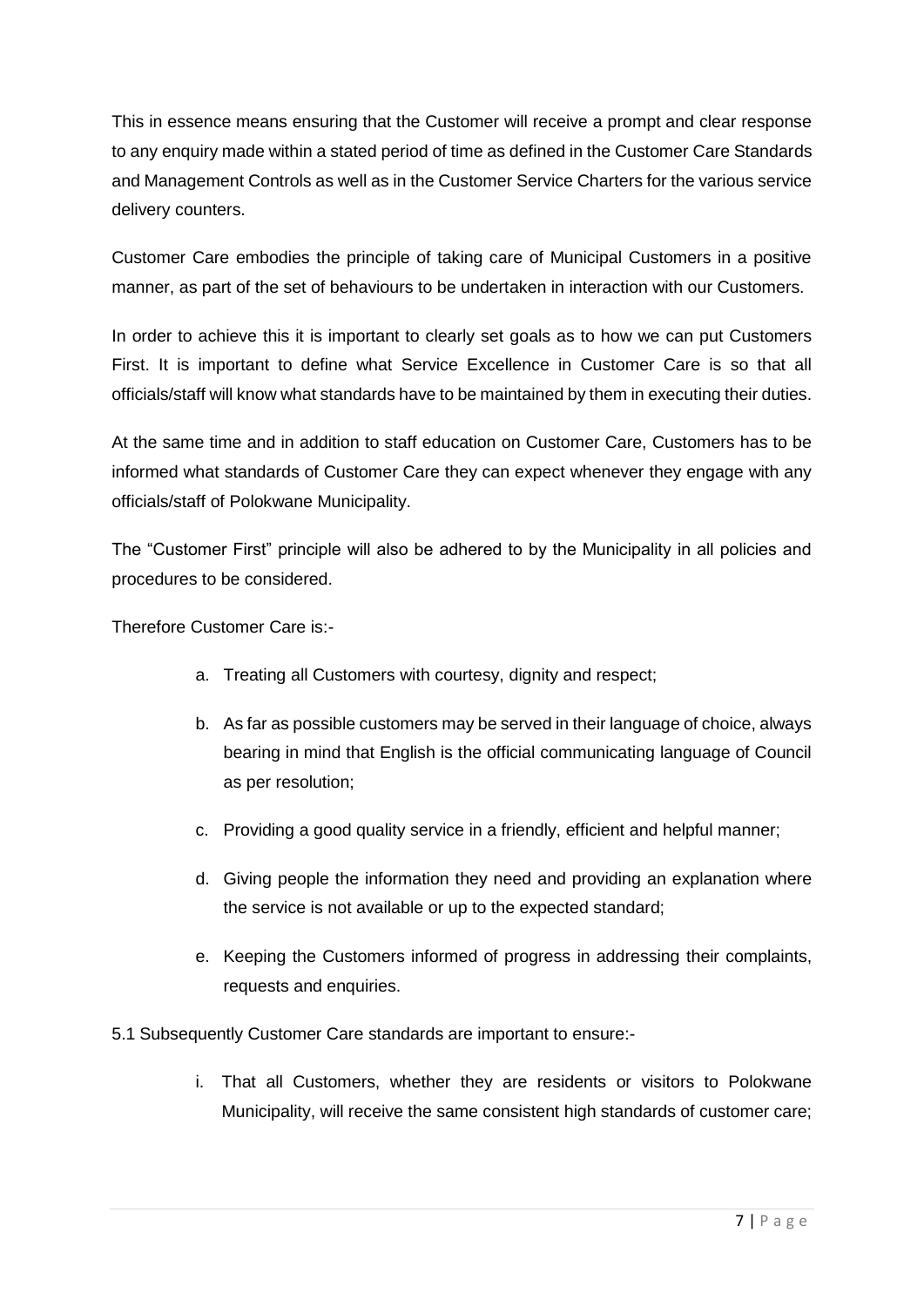- ii. That Customer Care and service to Customers are essential to the planning and delivery of all Council Services;
- iii. That Polokwane Municipality officials will constantly be reminded of their responsibility in putting the Customer First and what this means in practical terms;
- iv. That Polokwane Municipality will eliminate wastage by providing all services "Right the First Time".

### **6. CUSTOMER CARE CYCLE**

*(The following will be dealt as per section 6 and 7 of the Reviewed Credit Control and Debt Collection Policy)*

- 6.1 The Municipality provides services to the consumers.
- 6.2 Afford opportunities for customer queries to be addressed.
- 6.3 Implement the follow up process of query resolution.
- 6.4 Ensure community interaction outside the office.
- 6.5 Implement processes to produce accurate and credible accounts.
- 6.6 Bill for the service rendered.
- 6.7 Issue accounts to consumers.
- 6.8 Remind customers by issuing notices to settle accounts.
- 6.9 Issue final notices to non-paying consumers, a further opportunity to the consumer to either raise queries or to make arrangements for account payment.
- 6.10 Consult with non-paying consumers, as part of the final demand process and actual credit control action and enforcement of credit policy.
- 6.11 Final step is to restrict or disconnect actual services to the consumer, with clear municipal input via the customer care and debt collecting policies.

#### **7. CUSTOMER INTERACTION**

- 7.1 Face to Face Contact;
	- a) Customers will be treated in a courteous and polite manner
	- b) Staff will always give their full attention to the customer
	- c) Wherever possible, staff will aim to resolve the customer's enquiry at first contact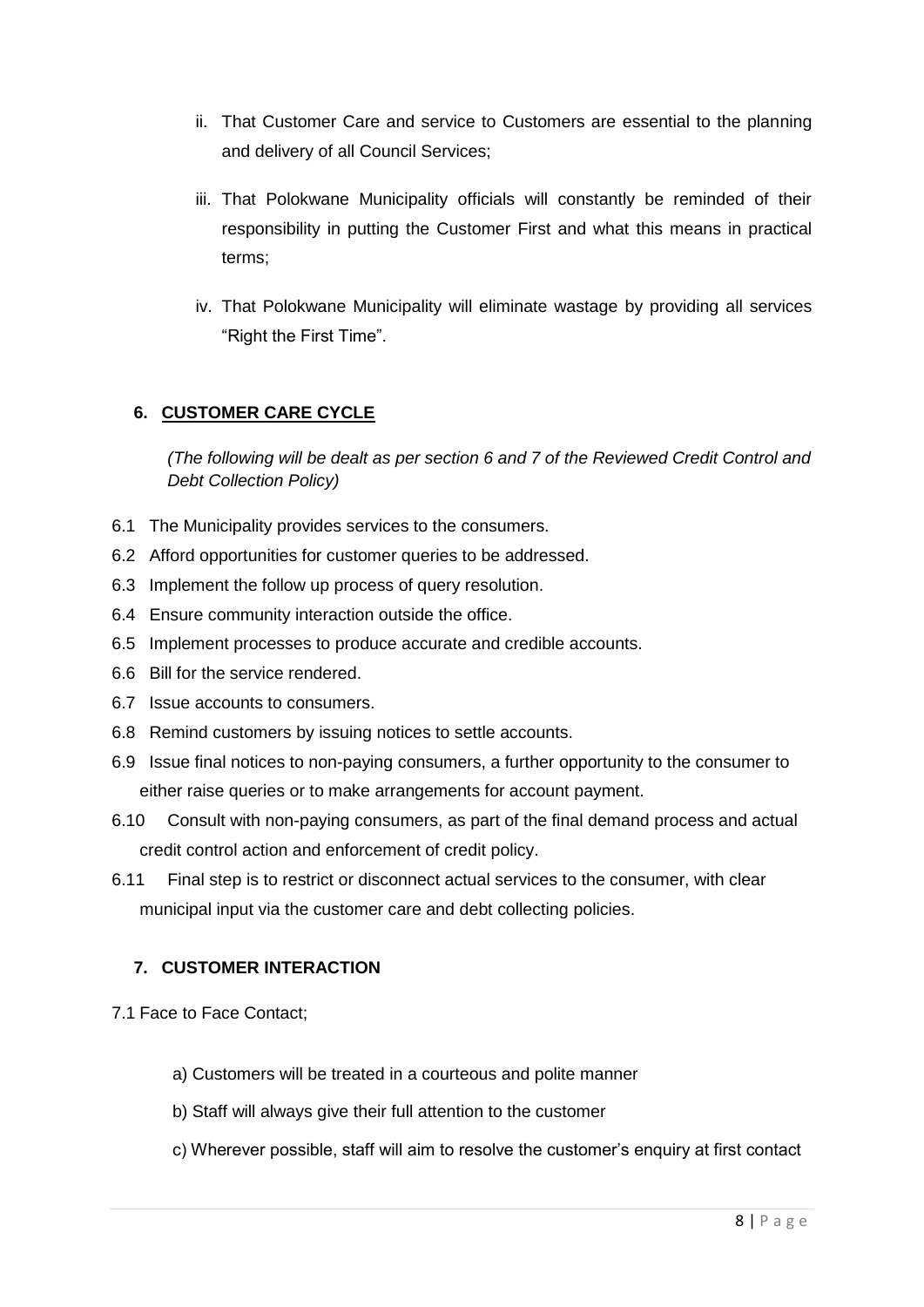d) We will aim to ensure all customers are catered for and appropriate arrangements are in place.

e) Staff at first point of contact will give customers the option of seeing specialist members of staff.

Waiting Times

a) After initial contact, customers will be given an indication of how long they can be expected to wait. If waiting times are to exceed 10minutes, customer care officials must inform the customer

7.2 Telephone Calls;

- a) Staff will aim to answer telephone calls within a reasonable time, whichever is greater
- b) Staff should aim, wherever possible, to resolve the customer's enquiry at first contact.
- c) If a call is put on hold the customer must be told why this is happening and kept updated if the waiting time is longer than expected

7.3 Written Correspondence;

- a) Incoming written correspondence will be acknowledged within three days and responded to in 10 working days
- b) Receipt of an email will be acknowledged in one working day
- c) All issues raised by the customer will be acknowledged and responded to within the correspondence

7.4 Complaints Procedure

- a) Staff will aim to resolve all concerns raised by the customer immediately and informally
- b) Staff will inform the customer that if the informal resolution is not to their satisfaction, they may make a formal complaint and explain how to do this
- c) Heads of Departments will analyse any complaints about the service in their respective units and take remedial action

#### 8. **MEASURING SUCCESS IN CUSTOMER CARE.**

- 8.1 Polokwane Municipality Customer Care Policy is extended with specific Customer Service Charters for each service delivery counter, in which Charter the Customer Care Standards for that specific service point is contained.
- 8.2 Customer Care Staff attending to the various service delivery counters shall Pledge, committing themselves to upholding the Customer Care Standards set for their various service counters.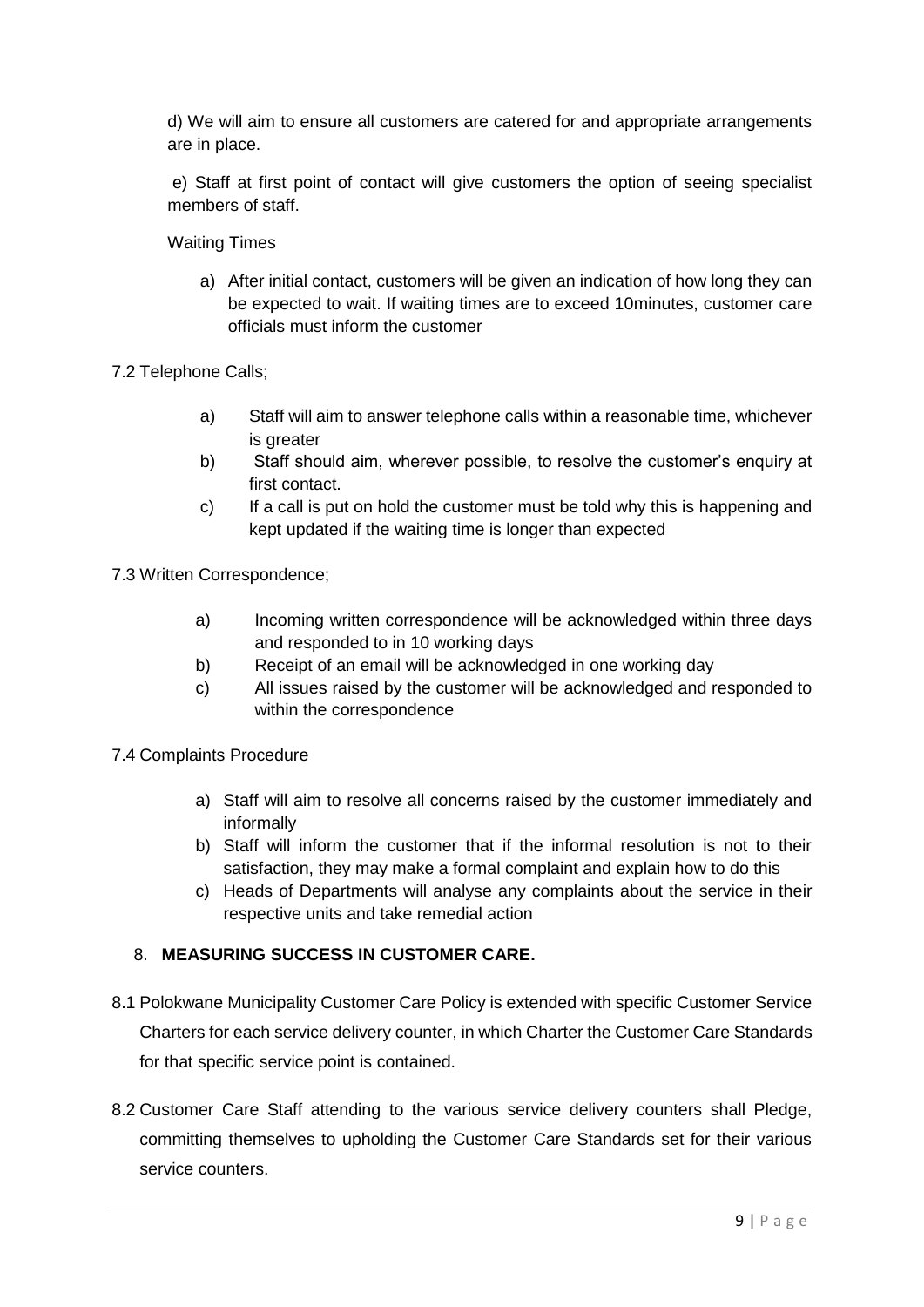- 8.3 Satisfactory Customer Care performance by Municipal officials/staff will be monitored continuously and regular Performance review.
- 8.4 Methods for receiving Customer feedback will be developed and communicated to the customers.
- 8.5 Communication means will be developed and communicated to the customers within the constraints of the municipal resources.
- 8.6 Comments and complaints from Customers are an important part of the process and will assist in building a "Customer First" organisation. Monitoring methods will further help in developing programmes to address any shortcomings in the standard of the Municipality's service.

#### 9. **STANDARDS AND CONTROLS IN CUSTOMER CARE**

#### **10.1 Customer Care Standards**

Polokwane Municipality is committed to the continuous improvement of the standards of service it renders to its Customers. For this reason the Municipality is endeavouring to provide services and manage complaints in a manner which is timeous, efficient and effective.

In reaching this goal in service delivery the following principles have been set as Customer Care Standards:-

- a. A friendly and courteous service that puts the Customer first; that is Customer focused and measurable;
- b. Clear guidelines along which officials/staff is to behave in dealing with Customers;
- c. Clear, achievable performance targets;
- d. Trained officials/staff who have a full understanding of the standards of performance expected from them and who are at the same time – through training – capacitated to achieve these performance standards.
- e. Commitment to equal opportunities which will provide:
	- i) Support, interpretation and translation services;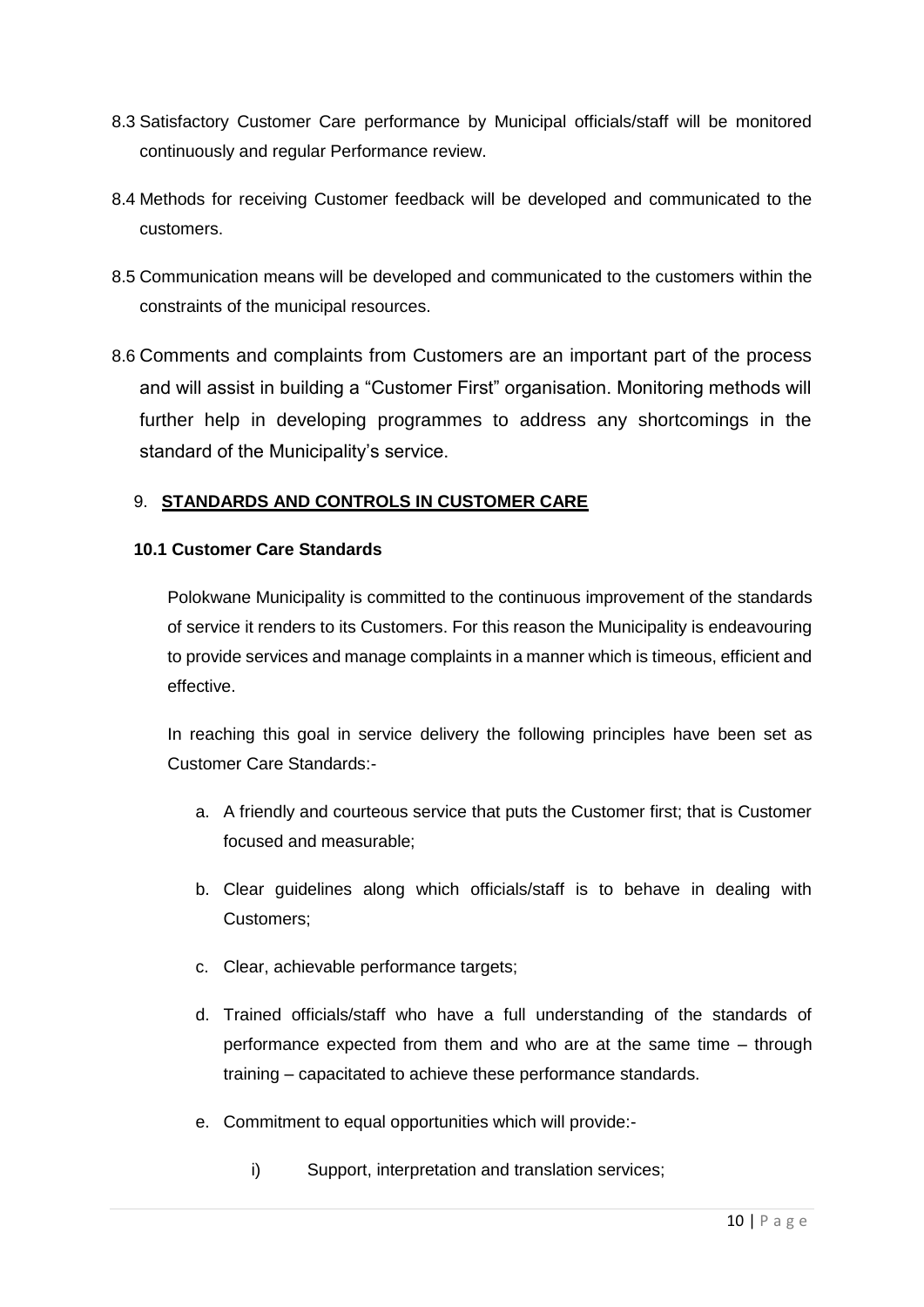- ii) Clear signage to direct Customers to where they need to go;
- iii) Accessible, welcoming buildings and service counters;
- iv) Disabled access wherever practicable;
- v) Private areas when necessary where Customers can discuss private and sensitive matters;
- vi) Officials/staff trained in awareness and understanding.

#### 10. **Customer Expectations**

Customers of Polokwane Municipality can expect the following treatment from officials/staff:-

- a. Courtesy, respect and consideration towards a Customer at all times;
- b. Officials/staff will identify themselves by name and communicate by listening and responding appropriately
- c. Communicate efficiently, with integrity, fairly and professionally;
- d. To be provided with relevant, accurate and up-to-date information;
- e. Actively seeking comments on a regular basis in order to continue and develop a service of high standard;
- f. In instances where problems arise:
	- i. Officials/staff will deal with such a problem promptly;

ii. Advise on a probable delay in provision of a solution to the problem as well as any relevant reasons;

iii. Update on progress with long-term problems;

v. Advise on how and who to contact in the event of any dissatisfaction.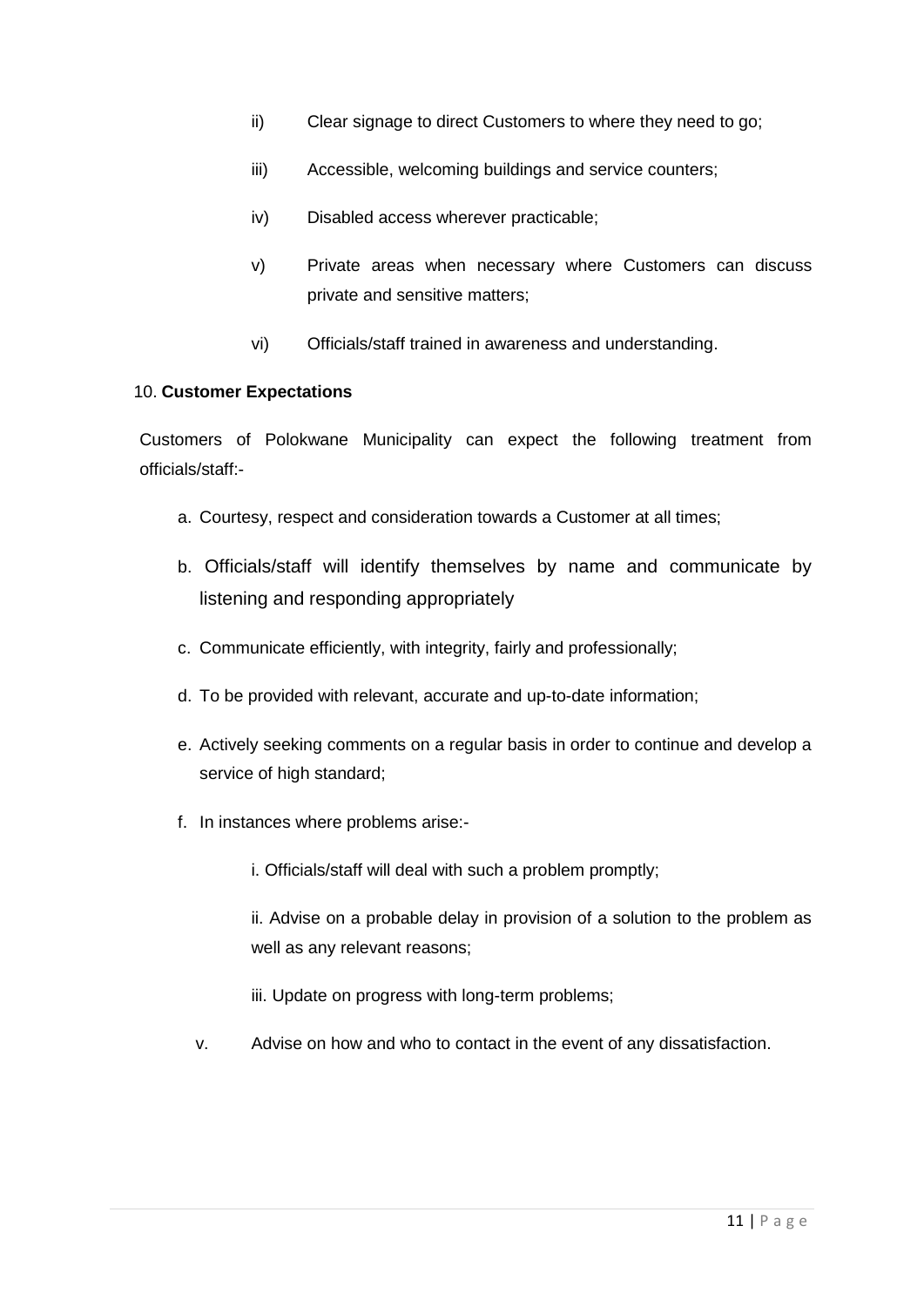#### **11. Customer Care: Management Controls**

At the core of the service delivery principle of placing the Customer first, lays the practical challenges for the Municipality as organisation that requires us to re-evaluate processes as well as ensure achievement of set standards.

For the purpose of meeting that goal, controls to measure the Municipality's overall performance has been set in place, including:-

- a. Compliance with or adherence to the Customer Care Service Standards to be reflected as a Key Performance Indicator on each responsible official's Performance Plan;
- b. Continuous training programmes for officials/staff to ensure effective service delivery and Customer satisfaction;
- c. Continuous monitoring and review of processes and procedures in ensuring the Customer is put first;
- d. Consideration for introduction of a computerised call-logging and tracking system, ensuring sensitivity and efficiency in the enquiries, complaints and feedback received from Customers.

#### **12. VARIOUS SERVICE DELIVERY COUNTERS**

#### **12.1 Disabled and Senior Citizens only.**

General enquires on all Municipal Services.

# **12.2 Municipal Services General – excluding Traffic & Licenses, Community Safety & Disaster Management.**

- a. Any query or complaint regarding Corporate and Technical Services to be recorded and submitted to the relevant Service Business Units.
- b. Means of communication between SBU's to be done via
	- Telephones; and
	- E-mails
- c. Centralized database to be maintained for accurate reporting and tracking purpose of all complaints.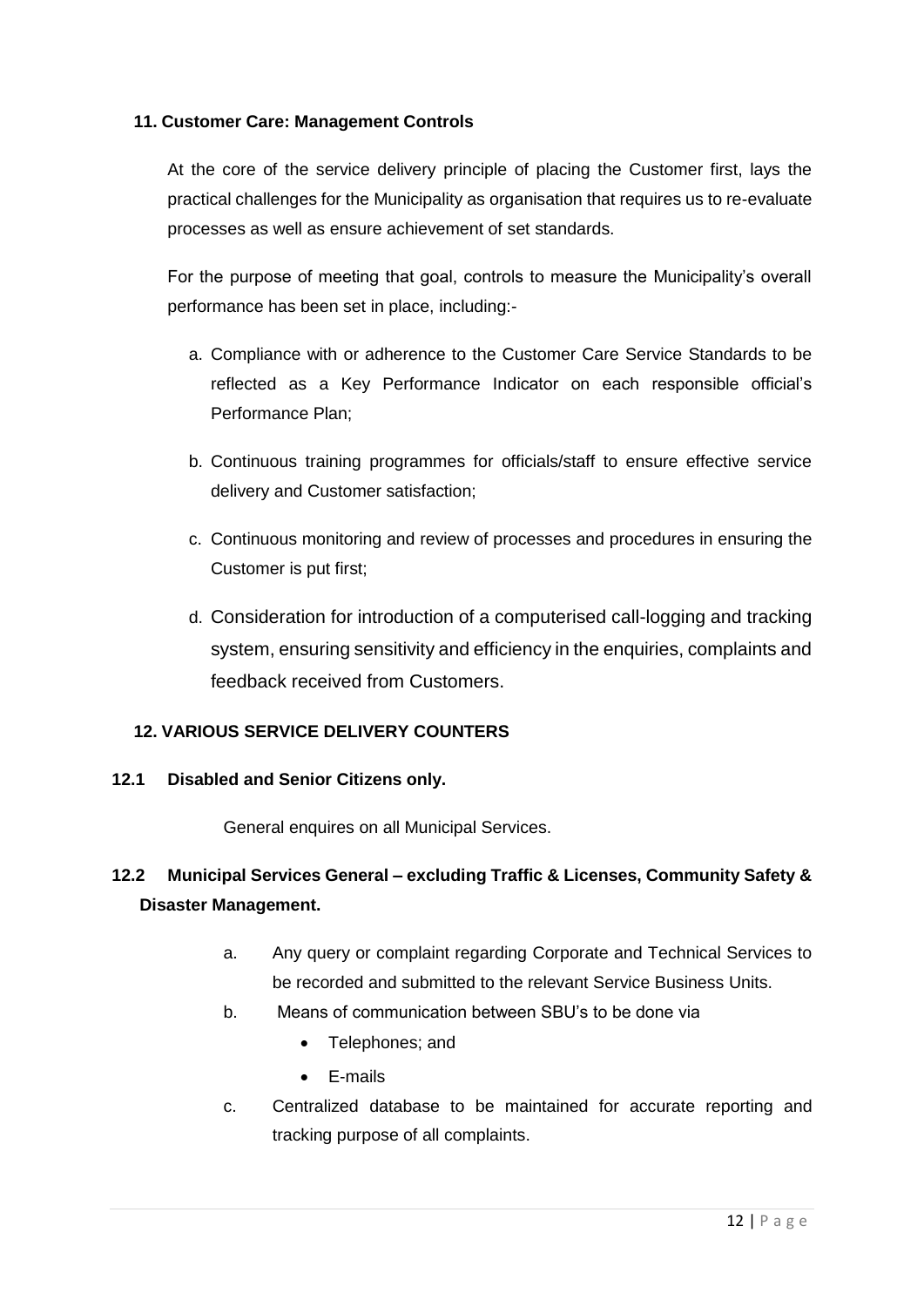- d. All Financial Services complaints must be captured on the financial systems notepad.
- e. Feedback to customers to be done via telephone and or e-mails and in person for walk in customers
- f. Turn-around time regarding feedback or completion of the complaint or query, must not exceed 21 (twenty one ) working days, alternatively according to timeframes as set in Policies and By-Laws of The Polokwane Municipality
- g. All queries and complaints that are not being dealt within the prescribed timeframe must be escalated to the next levels: Direct Supervisor, Assistant Manager, Manager, Director and ultimately the Municipal Manager.

#### **12.3 Indigents and request for extension on payments:**

#### **Refer to indigent policy**

- a. All Indigents related queries
- b. Apply for extension of payments on service accounts on the prescribed via the prescribed documents

#### **12.4 Account Statements and Clearances:**

- a. Issuing of duplicates accounts, histories and various reports.
- b. Receive applications for clearance requests on transfer of properties
- c. Attorney correspondence relating to clearances only (Submit and collect)

#### **12.5 Budget and Treasury – General enquiries:**

- a. All account and related queries.
- b. Request special meter readings on the prescribed document, accompanied by payments as stipulated in the Tariff policy.
- c. Request a Meter Test on the prescribed document, accompanied by payments as stipulated in the Tariff policy.
- d. Changing of addresses.
- e. Requesting ACB payment methods.
- f. Cancellation of ACB payment methods.
- g. Valuation certificates/roll at the tariff as per Councils Tariff policy.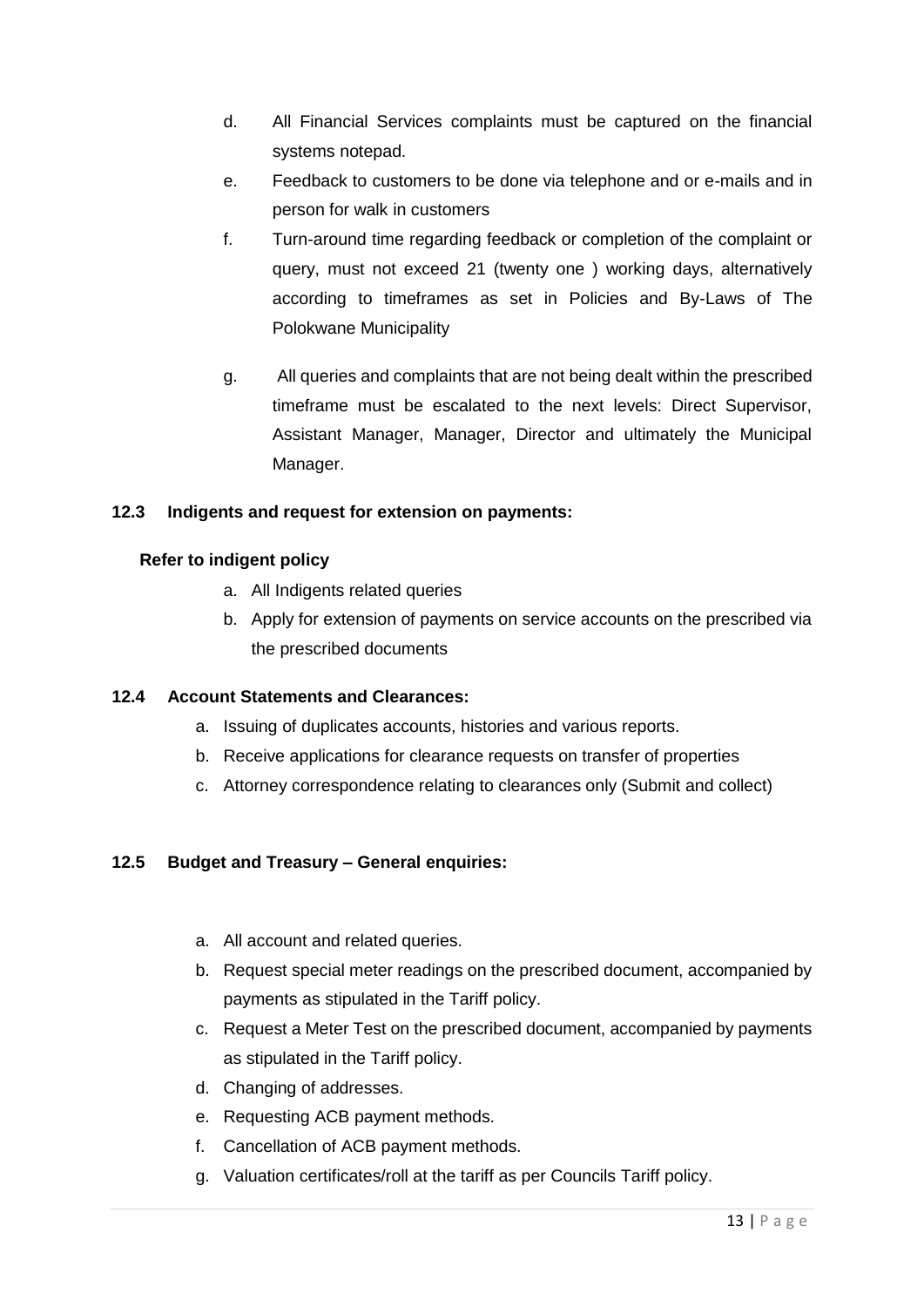- h. Request information subject to stipulation of Access to the Information as stipulated in The Promotion of Access to Information Act, Act 2 of 2000.
- i. Profile updates.

#### **12.6 Connection and Disconnection of supply services:**

- a. Only rightful owners are allowed to apply for services on the prescribed documents. No tenant will be allowed to apply for any services from the  $1<sup>st</sup>$  of July 2020.
- b. Notification of disconnections by owners of properties in respect of services on the prescribed documents.

\*Arrange final readings, including arrangements of access to premises by authorized representatives of the Municipality for purposes of final readings. Refer **section 101** of the Municipal Systems Act, 32 of 2000.

#### **12.7 Cashiers.**

#### **Refer to cash management policy**

- a. Cashiers general.
- b. Renewal of vehicle licenses and Cash Power
- c. Disabled, Senior Citizens and Tender documents

#### **12.8 Municipal Control Centre (Ladanna)**

The following services are located within the Municipal Control Centre by dialling the following telephone numbers: 015-290 2000 – Any Municipal related enquiries:

- Vehicle registration enquiries;
- Water & Electricity cut-off lists;
- Polokwane Mapping (Geographical Information System);
- Provincial Traffic After-hours call-out procedures;
- Electrical and water Complaints;
- Information on security and traffic cameras;
- Emergency Numbers;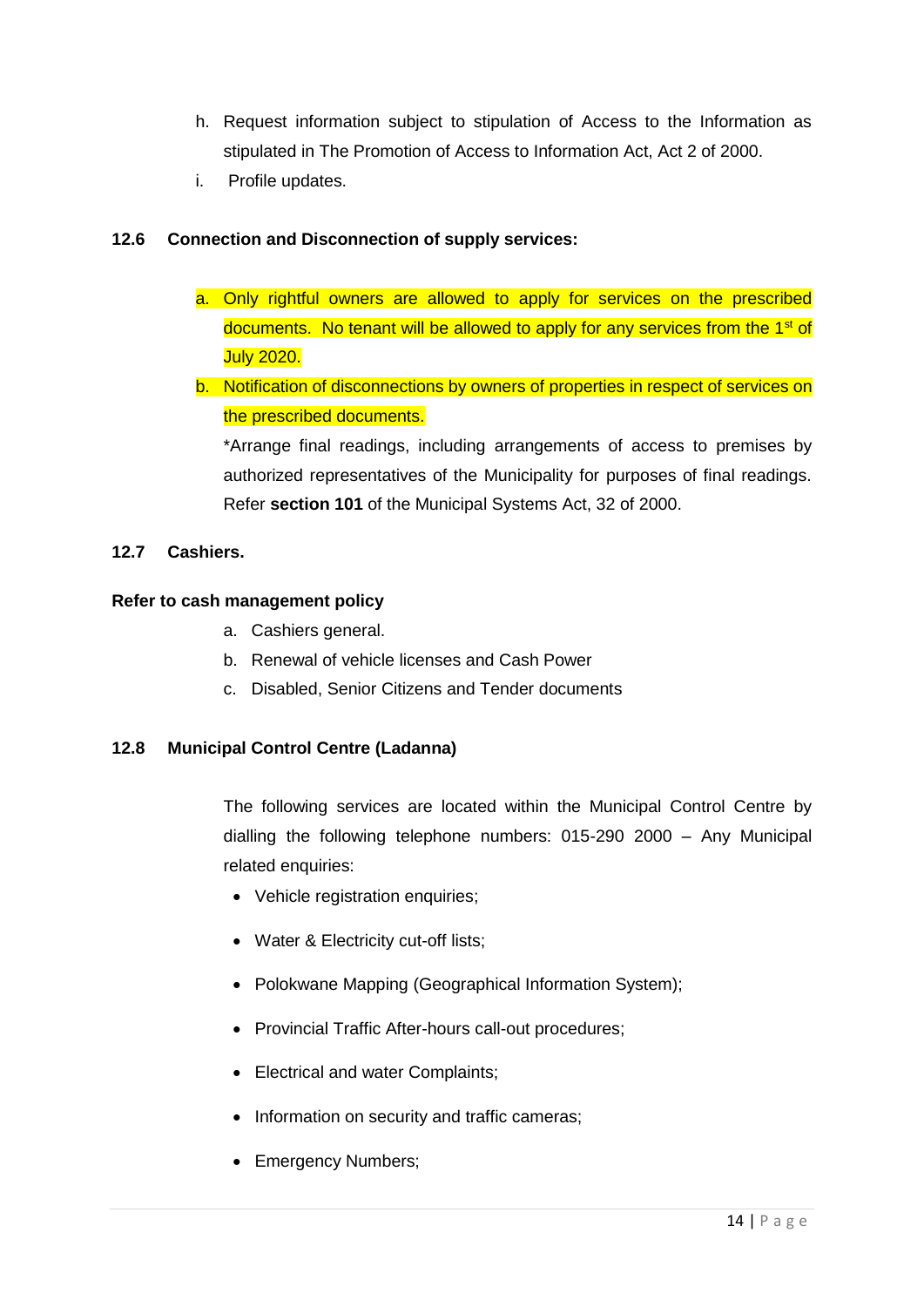- Disaster Management Information;
- Mobile Control Unit (Combined Joint Operation Control);
- Reporting bomb threats;
- Reporting serious occurrences;
- Reporting drowning;
- Complaints relating to animals;
- Towing Services radio link;
- Civil defence radio link.

#### **12.9 Municipal Customer Care Call Centre (Civic Centre).**

Call Centre telephone numbers: 015- 2902916/7/8/9. For the following enquiries:

- Account enquiries
- Billing enquiries

#### **13. Top 100 Customers:**

- a. The Top 50 service account holders, out of the Top 100 customers; will directly be managed by the Chief Accountant Customer Care and Billing.
- b. The core components of managing these customers must include:
	- i) Ensuring monthly accurate billing;
	- ii) Ensuring timeous delivery of accurate bills;
	- iii) Ensuring and upholding a direct communication channel between the Polokwane Municipality and the representatives of the Top 50 customers;
	- iv) Ensuring and maintaining a positive relationship between these Top 50 customers and the Polokwane Municipality; and
	- v) Submitting a monthly report on the status of the Top 50 Customers to the Assistant Manager.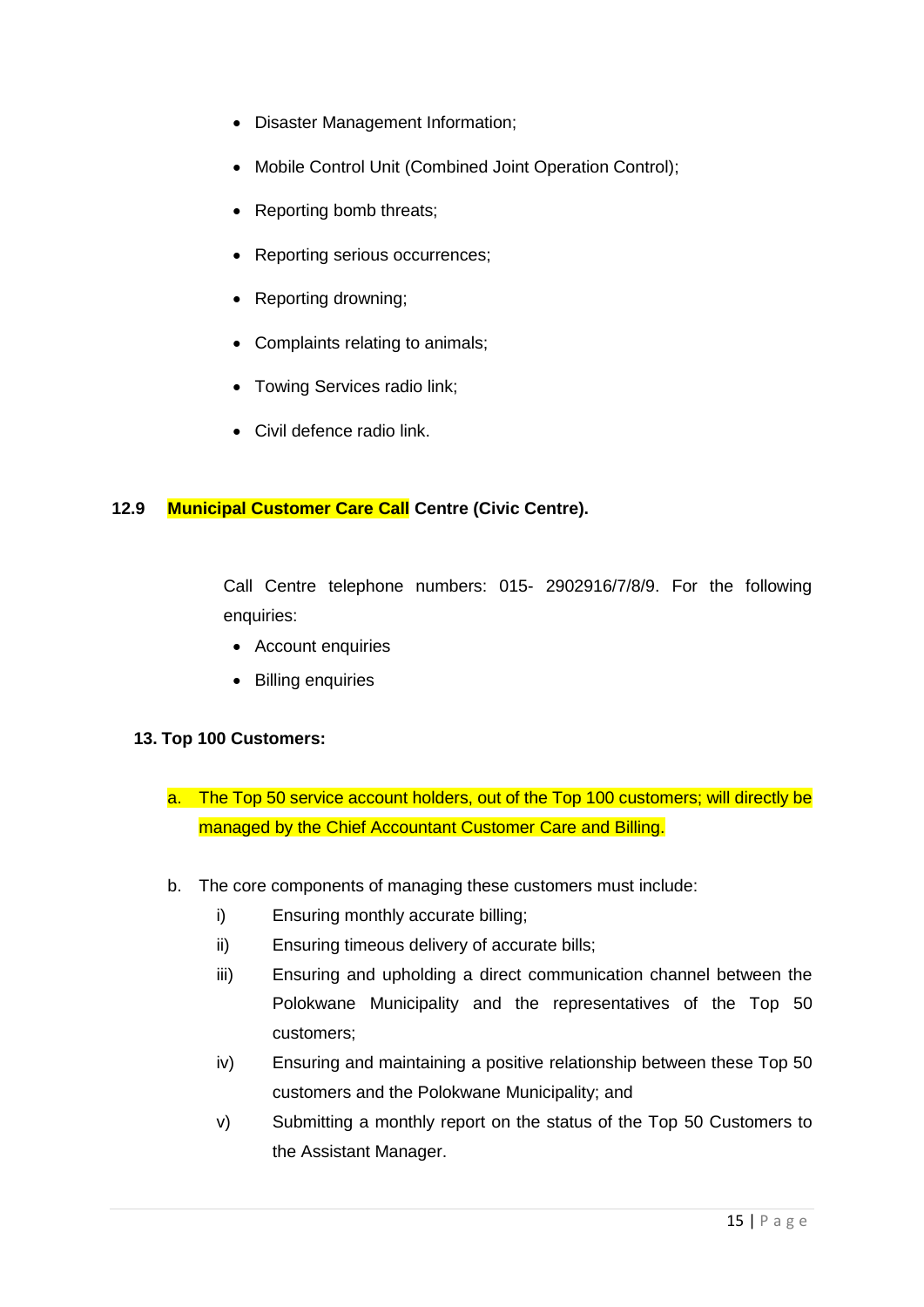### **14. Communication to public regarding meter reading and meter reading schedules**

- a. A meter reading calendar must be communicated to the general public at least every year, or informing the Public on:
	- i) The dates of the monthly meter readings when to expect the meter readers at their property;
	- ii) Identification of meter readers collecting meter readings;
- b. Members of the public must be informed that it is an offence under section 101 of the Local Government Municipal Systems Act to restrict accessibility of meters to authorised representatives of the Municipality.
- c. Inaccessible meters must be read at least within a six month cycle to correct any under/over estimations. Estimations must be calculated by using any three latest consecutive accurate meter readings measured, on condition that;
- d. These latest readings should not exceed prior 3 years. If no accurate readings obtained within the three years, the readings should then be monitored for three months going forward; and the average of those accurate readings, be used as a tool to calculate the corrections as mentioned in c, above.
- e. Members of the public must further be informed that failure to receive an account does not relieve a consumer of the obligation to pay an amount due and payable. Accounts can be obtained during normal working hours, per e-mail, telephone request of by visiting the Civic Centre or any satellite office.

#### **15. Organisational conduct: Code of Conduct of all Municipal Officials**

- a. All Municipal Officials shall treat all customers with dignity and respect at all times. Employees shall execute their duties in an honest and transparent manner whilst protecting the confidentiality of information in accordance with the Promotion of Access to Information Act No. 2 of 2000.
- b. Where information held by the municipality is requested by Customers, such information shall only be made available in accordance with the Municipality's official Promotion of Access to Information Manual and provided that the necessary application forms have been filled in by a customer and the required fee has been paid.